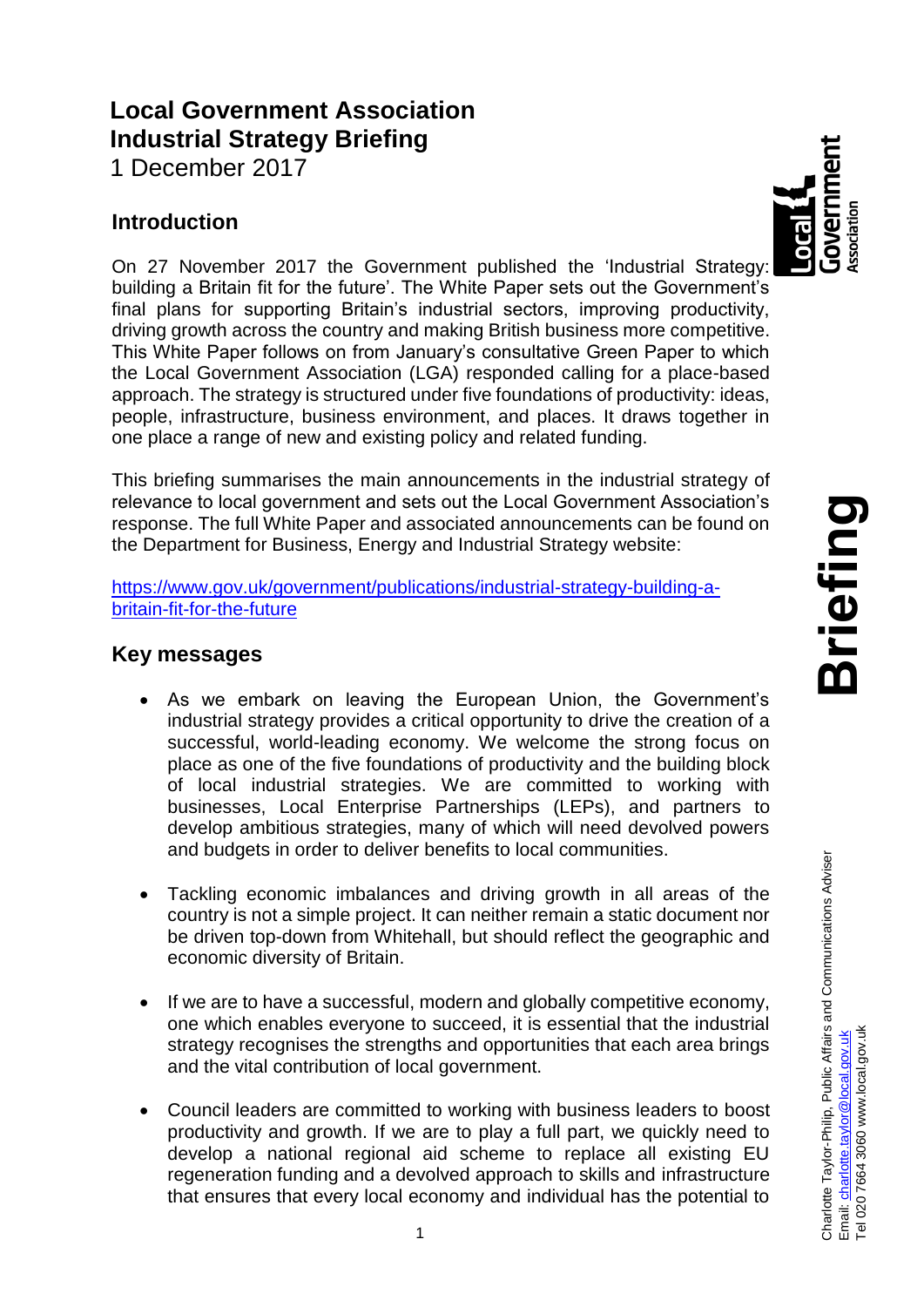prosper.

- The new skills initiatives including the advisory panels and national retraining programme – are an important step in addressing our skills challenges, but they will only work if they are planned and coordinated locally and aligned with other initiatives to target training of the current and future workforce. We urge the Government to work with us and councils on implementing our Work Local proposals so that the whole skills system can be made coherent for local people and more effective for local businesses.
- Councils have a unique understanding of their local economies, with ownership over the key levers of local growth, including strategic infrastructure planning, land use planning and strong sub-regional partnerships with business and other public sector leaders. This gives them an important leadership role in developing local industrial strategies. In order to see prosperity across the country all areas need to be able to draw on the right powers and adequate funding to deliver successful and inclusive economies.
- The review of LEPs is an important opportunity to secure an even stronger partnership between business and public sector leaders, and the basis for new devolution deals. In order to ensure the right balance of powers, funding and support across Whitehall, it is essential that councils across the country play a full part in the review. LEPs are local partnerships, and growth strategies will rely on the strength and quality of local leadership. They will fail without the involvement of councils.
- It is encouraging to see the White Paper state that investment decisions need to be more geographically balanced and include more local voices. There needs to be greater recognition of councils' wide role in boosting productivity that ranges from civic leadership and plan-making to local infrastructure and public health.

### **Ideas**

In order to be the world's most innovative economy, the White Paper sets out the Government's strategy to:

- Reach 2.4 per cent of GDP investment in Research and Development by 2027 and to reach 3 per cent of GDP in the longer term, working with industry in the coming months to develop a roadmap for meeting this target.
- Invest a further £725 million in a second wave of the Industrial Strategy Challenge Fund.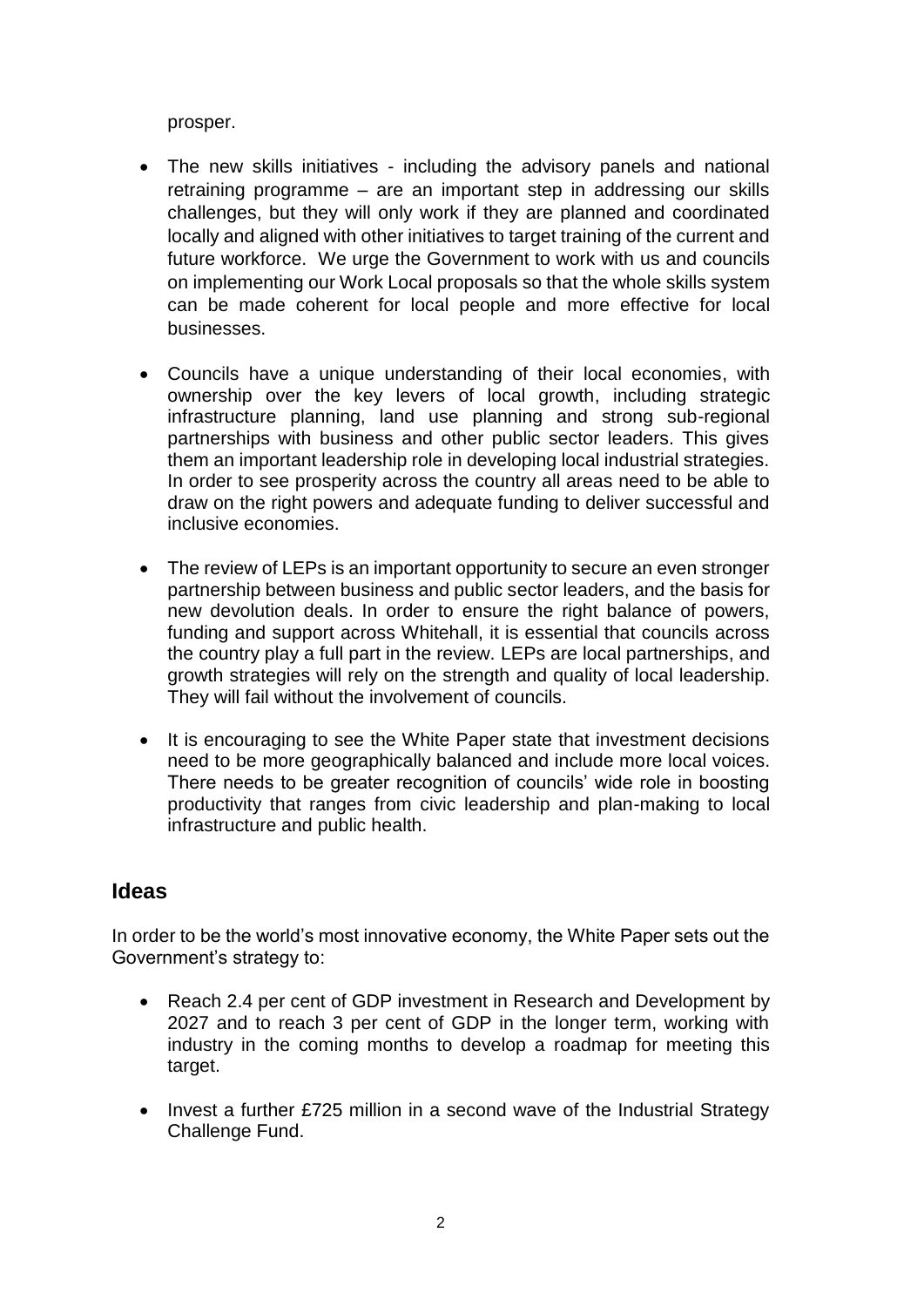- Run a third wave of the Industrial Strategy Challenge Fund programme next year.
- Improve public procurement as an important source of finance for innovative businesses that does not dilute their equity and gives an endorsement for others to invest.
- Create UK Research and Innovation, which will bring together the seven research councils, Innovate UK and the funding element of the Higher Education Funding Council for England.
- Ask UK Research and Innovation to develop a new Knowledge Exchange Framework.
- Increase funding that supports universities and businesses working together to innovate and commercialise research.
- Build on the Science and Innovation Audits and launch a new competitive £115 million Strength in Places Fund to support areas to build on their science and innovation strengths and develop stronger local networks.
- Notes that the UK has signalled a desire to seek a far-reaching science and innovation agreement with the EU that establishes a framework for future cooperation, including possible options for our future involvement in the EU framework programme. The Government has also set out a 'Grand Challenge' on Ageing Society – to use innovation to help meet the needs of an ageing society.

#### **LGA view:**

- Councils, working with their LEPs will have already identified priority areas for science, research and innovation in their local economies, very often in strategic economic plans developed by LEPs. In order to maximise the outcomes for tax-payers it is important that the Industrial Strategy Challenge Fund and central government's efforts to strengthen research and innovation in local areas builds on local knowledge, existing initiatives and local networks of support that already exist.
- Councils in England spend over £55 billion per year on procurement of goods, works and services. <sup>1</sup> They recognise the need to take a strategic approach to how we commission major public services that affect the lives of millions of local people, and how we manage the suppliers with whom we contract.
- Local government remains committed to improving our performance in procurement, to encourage innovation and get better value from our

<sup>1</sup> [https://www.local.gov.uk/about/news/lga-simplify-eu-rules-over-how-councils-buy-goods-and](https://www.local.gov.uk/about/news/lga-simplify-eu-rules-over-how-councils-buy-goods-and-services-after-brexit)[services-after-brexit](https://www.local.gov.uk/about/news/lga-simplify-eu-rules-over-how-councils-buy-goods-and-services-after-brexit)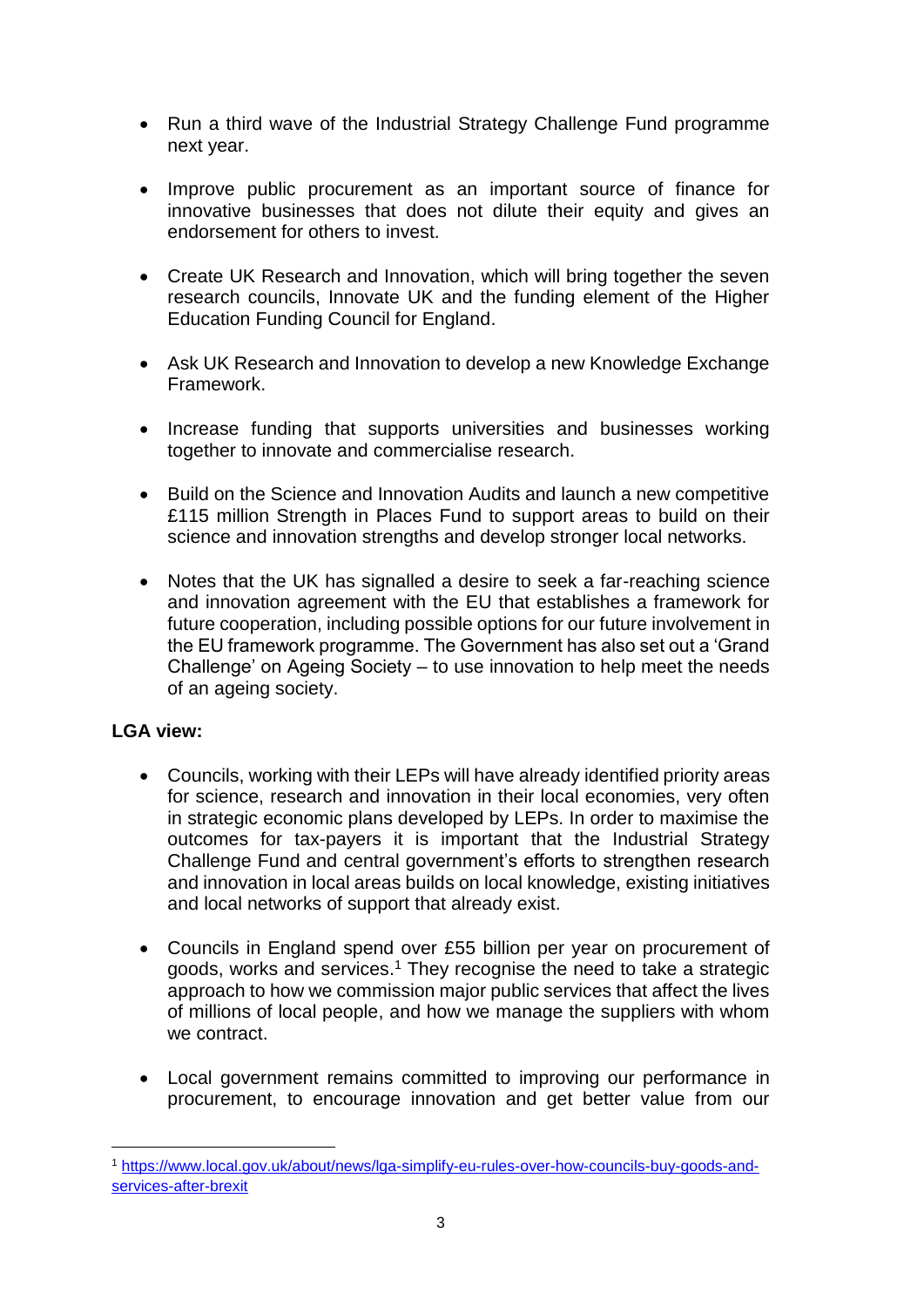biggest suppliers, and to further streamline our processes for small and medium-sized enterprises (SMEs).

- After the UK leaves the EU, there is an opportunity to introduce a streamlined public procurement regime which benefits local areas. A lighter-touch system which simplifies existing processes, and provides more flexibilities to promote local growth, is needed so that councils can procure to shorter timescales and lower administration costs for businesses, especially SMEs.
- The Industrial Strategy Challenge Fund will support collaborative programmes based on research and innovation excellence in places right across the UK. These can demonstrate a strong impact on local productivity and enhance collaboration between universities, research organisations, businesses, local government and LEPs in England and the relevant agencies in the devolved nations.
- The importance of collaboration between universities, local government and businesses has been evidenced in the successful Leading Places programme led by the LGA, Higher Education Funding Council for England and Universities UK<sup>2</sup>. Therefore, the White Paper's commitment to invest in this form of local collaboration through the Strength in Places Fund is encouraging.
- While economic growth is a key area for collaboration between local institutions, the Government should also consider how the industrial strategy can foster and support collaboration between local institutions on public service reform.
- Aspects of the scientific and research and development industries depend greatly on EU funding and the free movement of highly skilled people. In securing the future of such industries it is vital that Government engages with places that face such uncertainty, giving them the tools and responsibility to help manage these challenges and make the most of new opportunities.
- The Government has set out ambitious plans using innovation to support an ageing society. However, unless funding for social care is secured for the long-term, the country will not have a care system that's fit for purpose. Demographic pressures will add to the demands on councils, and in particular social care services, which nationally face a funding gap of £2.3 billion by 2020, (inclusive of the pre-existing £1.3 billion funding pressure to stabilise the provider market).
- Therefore, the Government should make strong links with the forthcoming social care Green Paper. Local government needs to be closely involved and a cross-party consensus found on a way forward. Social care and support has a strong tradition of being innovative and embracing new

<sup>2</sup> https://www.local.gov.uk/topics/devolution/leading-places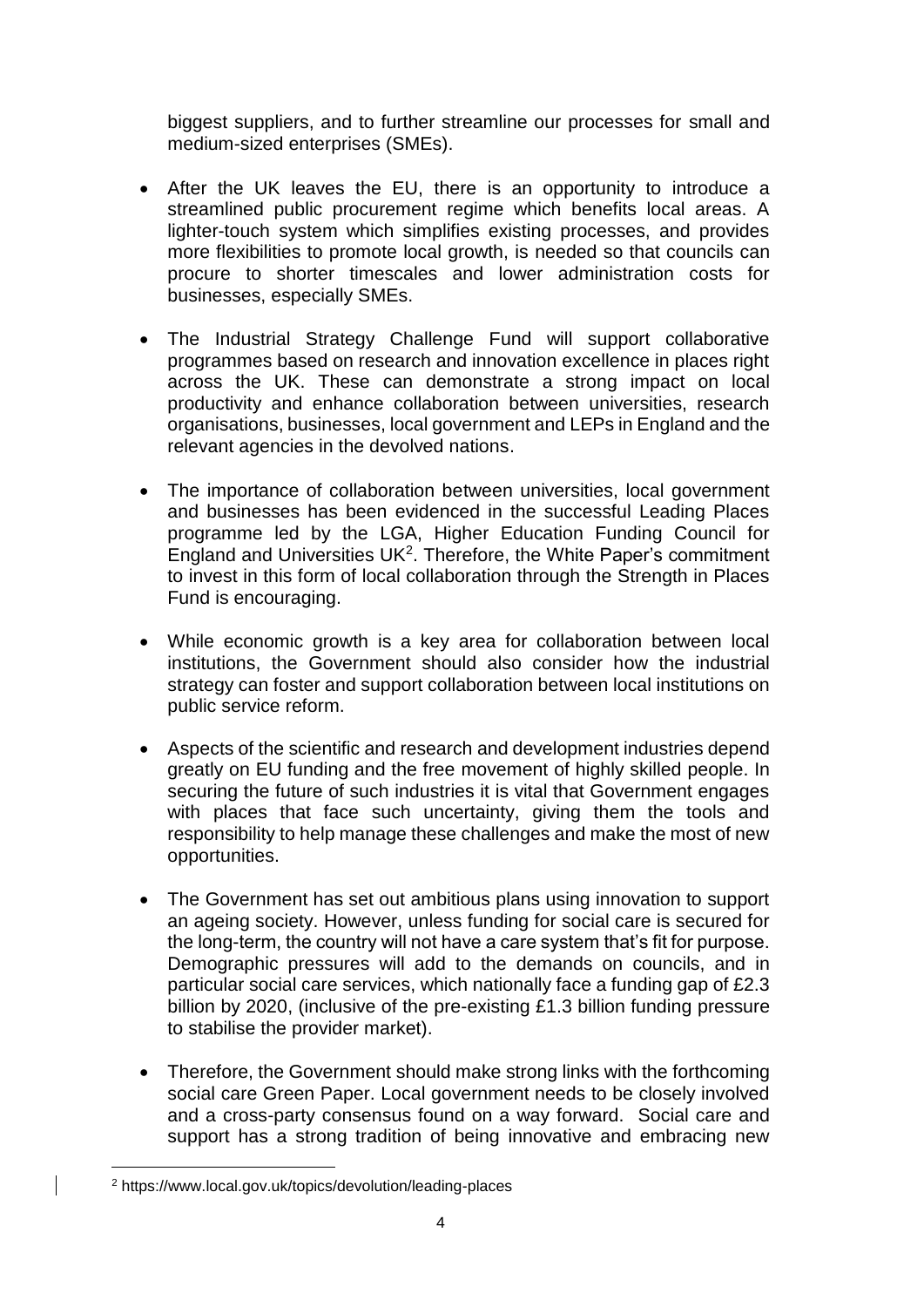technology and the Government should work closely with councils on this agenda.

• Innovating in this way is crucial in terms of prevention and early intervention – helping to reduce demand on the NHS and on more intensive and costly social care. But again, this is an agenda which needs to be adequately funded.

## **People**

The Industrial Strategy White Paper has set out plans to:

- Create a new National Retaining Scheme that supports people to reskill, beginning with a £64 million investment for digital and construction training.
- Work with employers on how the Apprenticeships Levy can be spent.
- Establish Skills Advisory Panels (SAPs) to inform the analysis into local industrial strategies to be rolled out shortly and integrated into Mayoral Combined Authorities (MCAs) and LEPs.
- Publish a comprehensive careers strategy to improve the quality and coverage of careers advice for people of all ages.
- Defer devolution of the Adult Education Budget (AEB) to mayoral areas to 2019.
- Establish a technical education system that rivals the best in the world and create Institutes of Technology across all regions to deliver higher technical levels and promote Digital Skills Partnerships.

### **LGA view:**

- Urgent action is required to solve our growing skills crisis. By 2024, we will have four million too few high skilled workers and eight million too many intermediate and low skilled workers to fill the jobs the national economy will generate.<sup>3</sup> Failure to address this puts at risk up to 4 per cent of future economic growth – equivalent to a loss of £90 billion economic output, which would make the average worker £1,000 a year worse off.<sup>4</sup>
- The areas with AEB 2018 devolution contained in their deals have to date put in a tremendous amount of work to meet the Government's readiness criteria so it is disappointing that AEB devolution is delayed. Now that the Government has confirmed in the industrial strategy that the new revised

<sup>3</sup> [Work Local,](https://www.local.gov.uk/topics/employment-and-skills/work-local/radical-overhaul-careers-advice) LGA, July 2017

<sup>4</sup> [Work Local,](https://www.local.gov.uk/topics/employment-and-skills/work-local/radical-overhaul-careers-advice) LGA, July 2017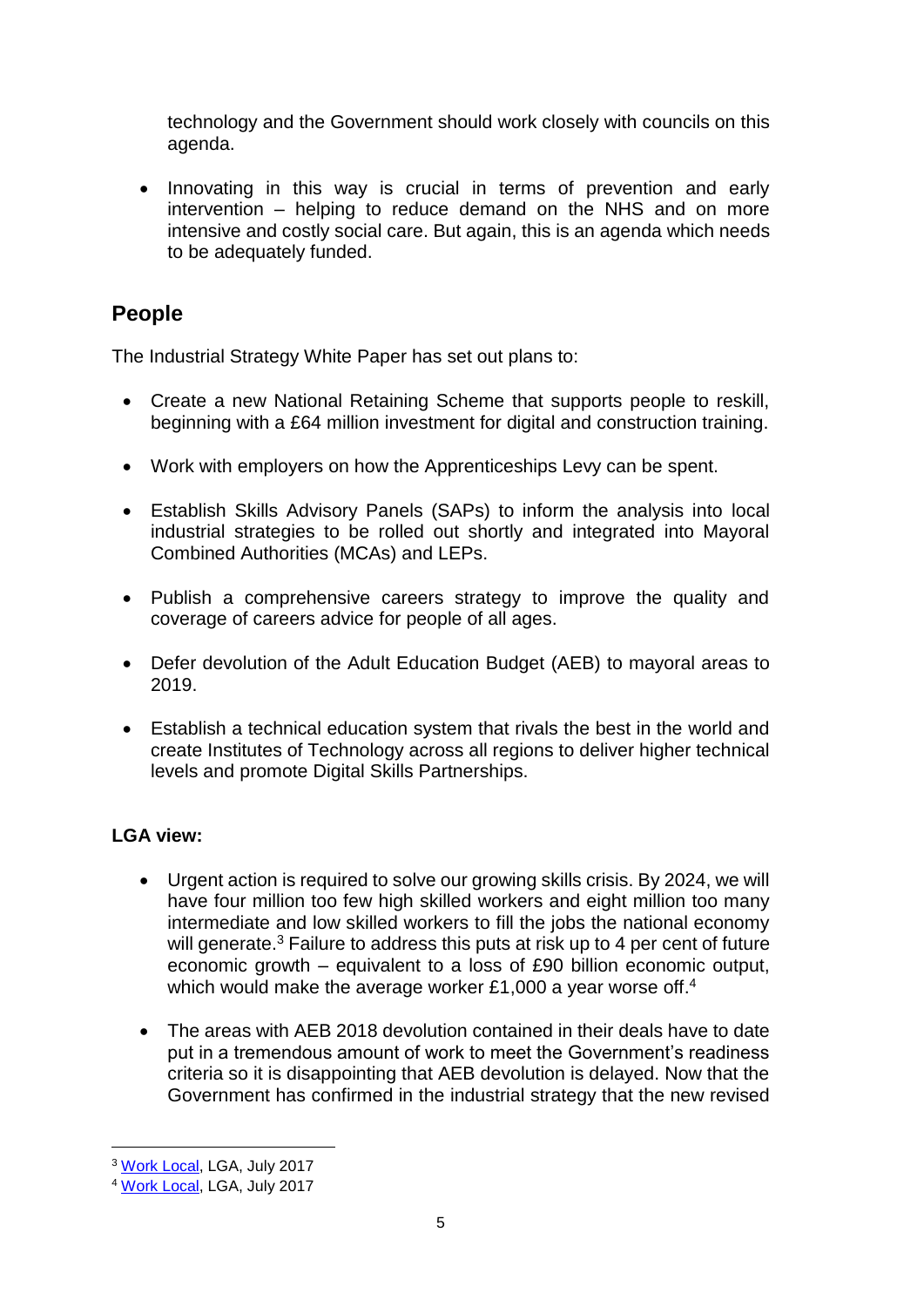date for AEB devolution is 2019, we trust it will commit to it and work closely with those areas to make this happen.

- Our skills crisis is partly due to a succession of top down Whitehall initiatives which have failed to address local needs. This has created a confusing patchwork of £10.5 billion skills and employment funding scattered across 20 different national schemes.<sup>5</sup>
- The Government has put people and place at the heart of the industrial strategy, and the importance of skills is clear throughout the document. This is welcome, but for the industrial strategy to be a success, all local areas need greater freedom and funding from central government to equip people with the skills they need to compete for jobs.
- New national initiatives outlined in the Industrial Strategy White Paper, such as skills advisory panels, technical levels, and a national retraining programme, seek to address the growing skills crisis. These schemes will only work if they are planned and coordinated locally to target training of the current and future workforce.

#### *Work Local*

- We need a high performing and well-coordinated employment and skills system which is responsive to the needs of employers and local areas if we are to address skills gaps and shortage by investing adequately in, and targeting retraining and upskilling support of the current workforce and ensuring young people are trained for current and future jobs.
- We urge the Government to work with councils so that the whole skills system can be made coherent for local people and more effective for local businesses. Only then will we be able to make the most of valuable public resources and produce the current and future workforce we need. The LGA has argued that a devolved skills and employment system, coordinated by councils and local partners, would be quicker at addressing the unique skills and jobs challenges to every area than central government-run initiatives.
- Work Local is the LGA's positive proposal for change.<sup>6</sup> Led by combined authorities and groups of councils, in partnership with local stakeholders, the LGA proposes that Work Local areas will plan, commission and have oversight of a joined-up service. This will bring together advice and guidance, employment support, skills, apprenticeship and business support around place for individuals and employers, providing a coherent offer for the unemployed and low skilled, and forging links between training employers and providers.

<sup>5</sup> [Work Local,](https://www.local.gov.uk/topics/employment-and-skills/work-local/radical-overhaul-careers-advice) LGA, July 2017

<sup>6</sup> Work Local, LGA, July 2017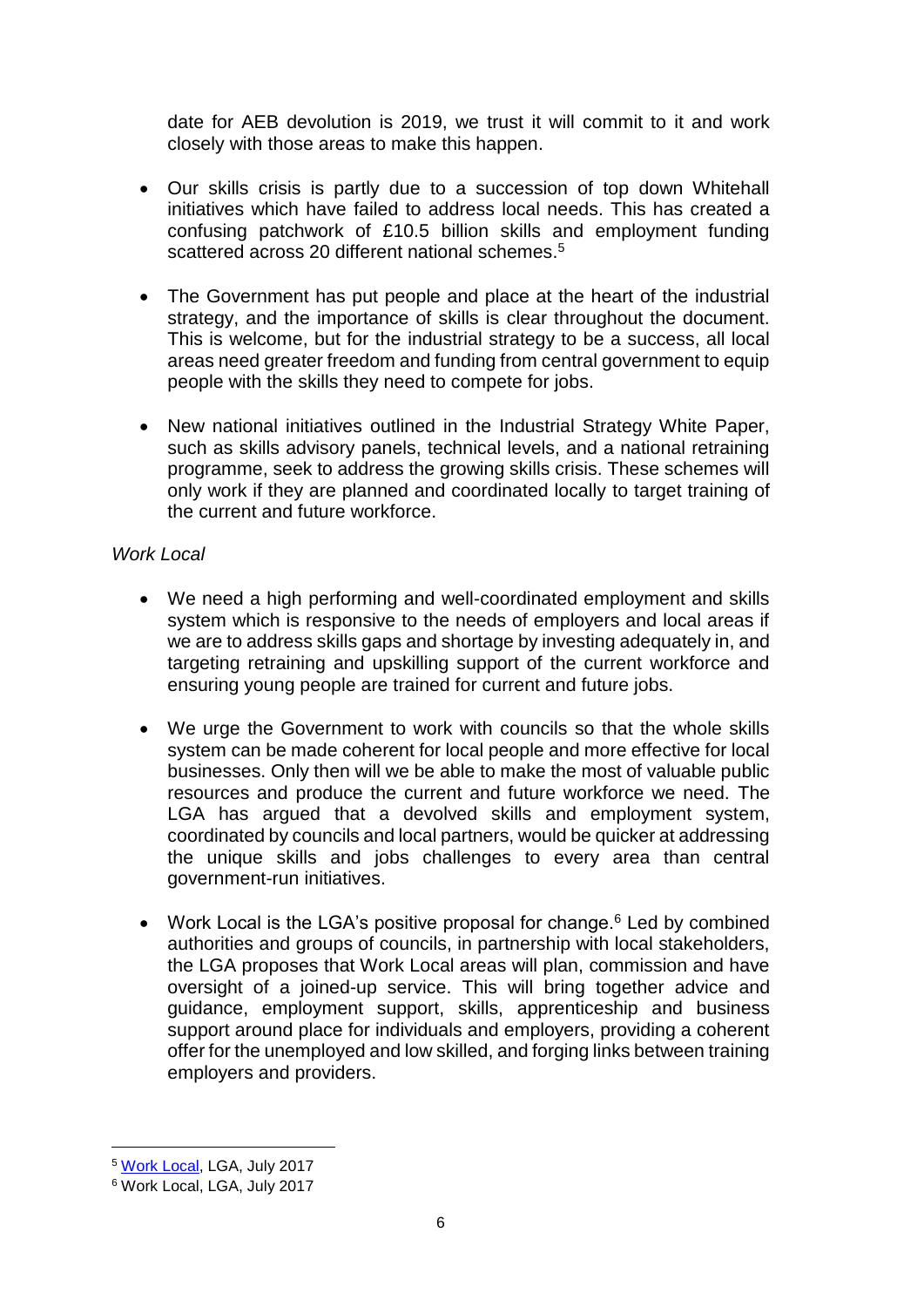This would be set within a common national framework for devolution of financial control, strategy and delivery, governed by five-year 'local labour market agreements' between central government and each local area. Analysis by the Learning and Work Institute (L&W) reveals that across a medium sized combined authority, Work Local could each year result in 8,500 more people in work, 6,000 people increasing their skills, additional fiscal benefits of £280 million and a benefit to the economy of £420 million.

#### *National Retraining Scheme*

- A new National Retraining Scheme led by the CBI and TUC is welcome, as is its initial focus on key sectors with skills challenges: construction and the digital sector. Reskilling and upskilling those already in the workforce so they are equipped with the skills for the future is critical.
- However, it must work for people and places up and down the country to ensure local skills supply matches employer demand. We urge the Government to broaden this partnership and work with the LGA and councils, as well as with LEPs, so that local labour market intelligence can help anticipate where action will be required across local areas. Innovative learning from the careers pilots will be important in the design of the new scheme.

#### *Apprenticeship Levy*

 Any review of the Apprenticeship Levy must enable local areas to pool Levy contributions and have the ability to use these contributions, so provision can be planned and targeted more effectively across places. We stand ready to work with the Government on the detail of this.

#### *Skills advisory panels*

- The introduction of the skills advisory panels are welcome and an acknowledgment of the critical role of local intelligence in skills supply and demand. We now look to work with Whitehall to understand how this intelligence will inform the commissioning of skills funding which must be designed and planned locally.
- We look forward to the detail of the long-awaited comprehensive careers strategy. Currently, careers provision is complex, patchy and fragmented. This strategy must seek to improve this. The LGA has called on the Government to use the strategy to develop a coherent, all-age, locally commissioned careers service funded by central government.

#### **Infrastructure**

In order to provide a major upgrade to the UK's infrastructure the Industrial Strategy White Paper sets out the Government's plans to: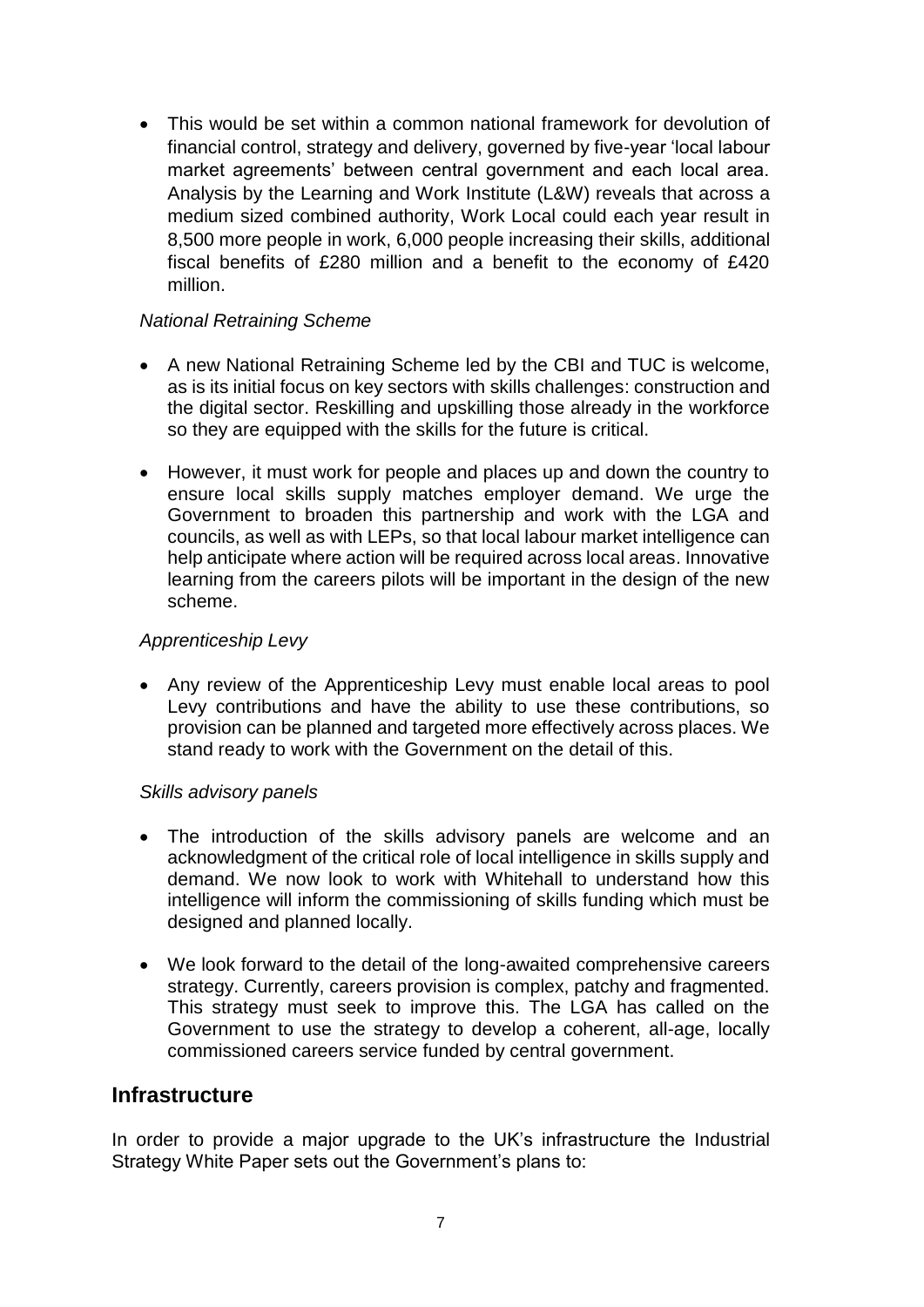- Invest in ways that support all the objectives of the industrial strategy: increasing innovation, developing skills, growing business, and driving productivity and earning power in urban and rural places across the UK.
- Take greater account of disparities in productivity and economic opportunity between different places, ensuring our investments drive growth across all regions of the UK.
- Invest to increase UK competitiveness in relation to long-term global economic changes, such as the shift to clean growth. These will be positive choices that enable the UK economy to flourish in the context of these transformational changes.
- Increase the National Productivity Investment Fund to £31 billion, supporting investments in transport, housing and digital infrastructure.
- Support electric vehicles through £400 million charging infrastructure investment and an extra £100 million to extend the plug-in car grant.
- Boost digital infrastructure with over £1 billion of public investment, including £176 million for 5G and £200 million for local areas to encourage roll out of full-fibre networks.
- Undertake a review of the telecoms market to understand businesses' incentives for investment in new digital infrastructure.
- Publish a Statement of Strategic Priorities next year setting out our objectives in relation to the widespread availability of fixed and mobile connectivity.
- The White Paper also highlighted an additional £385 million for investments in digital infrastructure announced at Autumn Budget 2017, taking total investment from the National Productivity Investment Fund to £740 million.

#### **LGA view:**

#### *Local Infrastructure*

- The industrial strategy identifies that long-term funding certainty is the best way to plan infrastructure investment. It highlights the certainty that has been given to the strategic road network and network rail. Too much funding for local infrastructure remains reliant on short-term and competitive bidding processes in order to fund upgrades. For example, local roads account for 97 per cent of roads in England but they do not have funding certainty.
- Encouraging steps have been taken to provide greater flexibility through the Transforming Cities Fund which has allocated funding directly to Mayoral Combined Authorities. To realise the ambitions of the strategy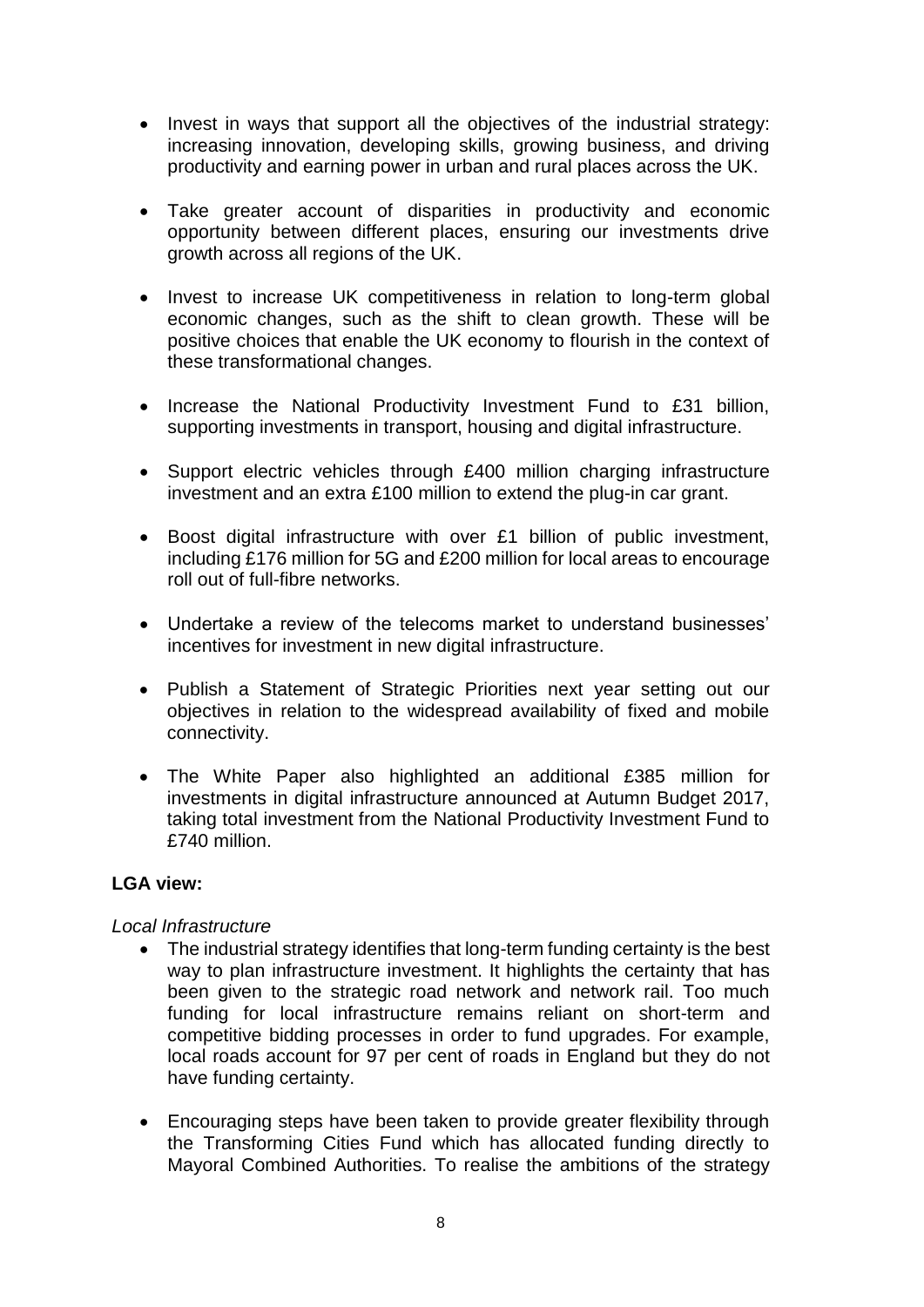more funding has to be allocated in this way to authorities across the country.

- Significant financial investment into the strategic roads network risks being counterproductive if the local roads that connect the strategic network are not operating efficiently. It is estimated that there is currently a £12 billion maintenance backlog on the local road network.<sup>7</sup>
- Ensuring that the current network is well-maintained and kept in a good condition should be just as much a priority as building new roads. The Major Roads Network has the potential to help by providing additional funding for local roads. However it is important that this funding is provided on a predictable and consistent basis to local authorities and that local authorities are given flexibility to use the funding for maintaining the capacity of the existing network as well as providing new and extended capacity.
- It is important to invest in public transport infrastructure which can help reduce air pollution. The LGA is working with the Government on clean air zones and the announcements of the implementation fund for the Clean Air Plan and the Clean Air Fund will provide a boost to local resources to tackle air quality hot spots. It is important that these investments are easily accessible for affected authorities and accompanied by robust national action on transitioning to low emission vehicles.
- The industrial strategy correctly identifies steps taken to provide an ongoing pipeline of work to allow infrastructure contractors to make investments in plant, employees and innovation confident that work will be available to ensure there is a return on investment. However, it is important to recognise significant amounts of work for contractors of all sorts comes from the annual programmes and maintenance and renewals on local roads infrastructure. Local authorities have little certainty over their funding levels year to year and this means it is difficult to provide certainty. Ensuring that funding certainty exists at all levels of infrastructure delivery will be crucial for maximising the benefits of the strategy.
- The LGA has called for the discretion to introduce a workplace parking levy, full implementation of the powers in Part 6 of the Traffic Management Act, and lane rental powers for street works. These relatively simple steps could achieve reductions in congestion without the need for large infrastructure investments.

#### *Housing*

-

 Increased housing supply is a national ambition shared by local government and is central to the country's future economic wellbeing. Our national housing shortage is one of the most pressing issues we face. The

<sup>7</sup> <https://www.local.gov.uk/about/news/lga-responds-aa-report-roads-funding>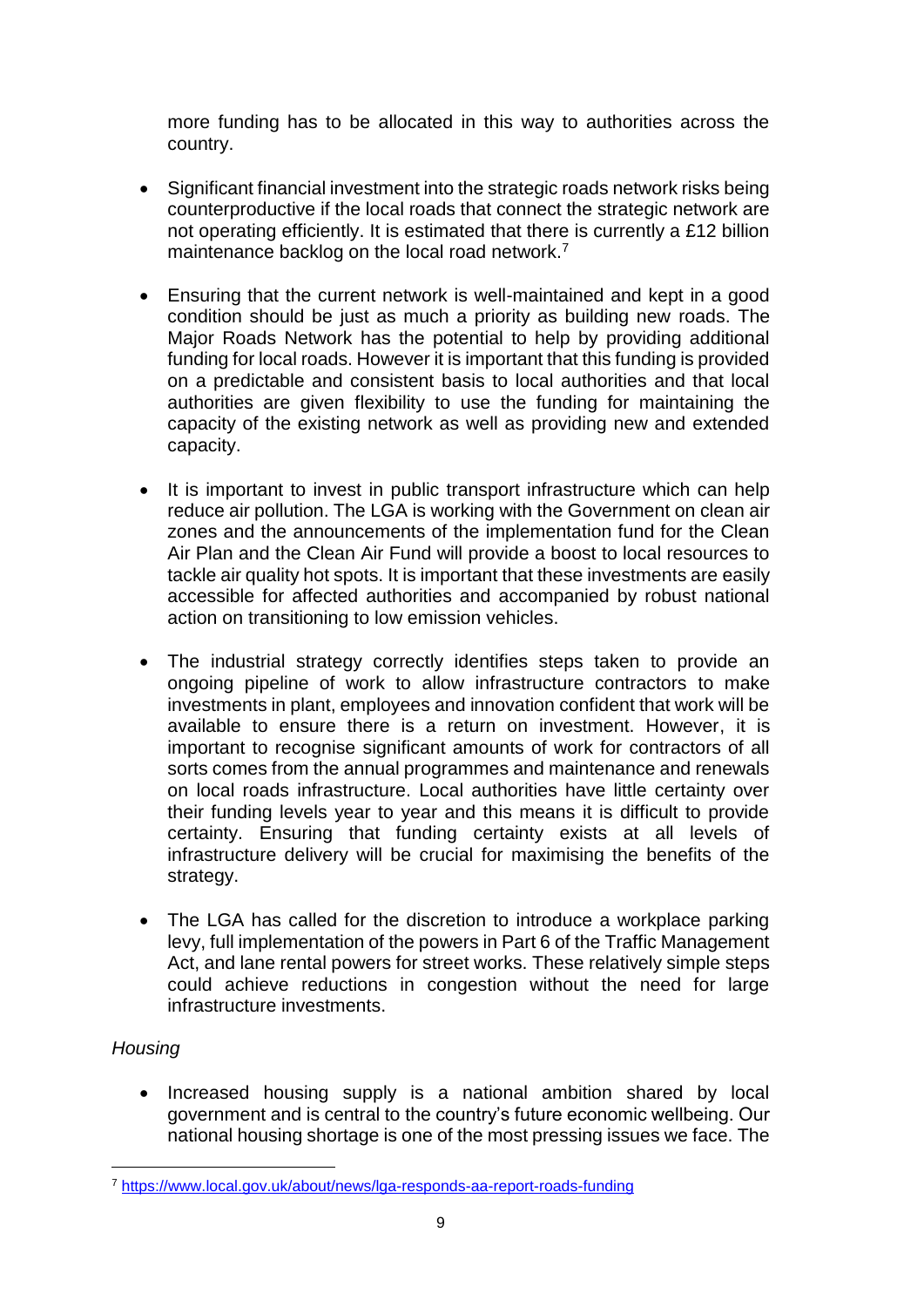last time this country built more than 250,000 homes a year, councils built more than 40 per cent of them. If we are to get back to building 300,000 homes a year, then the Government needs to ensure councils in all areas of the country are given greater freedom to borrow to build new homes. For reference last year there were 217,350 net additions, including 183,570 new build homes. <sup>8</sup>

- Housebuilding by councils at scale would boost local economies and productivity, it would reduce housing benefit spending and homelessness, put Right to Buy on a sustainable footing, and create revenue generating assets for communities.
- New homes must be accompanied by the necessary infrastructure and services, which support strong and healthy communities. Devolving housing and infrastructure funds would help by enabling councils to join up investments that more effectively target unmet demand.

#### *Electric charging infrastructure*

- An additional £400 million for electric vehicle infrastructure should help accelerate the take-up of electric vehicles. Councils want to assist the Government in building a greener economy and the provision of infrastructure will require a partnership of central government, local government and the private sector. We are seeking clarity on how the infrastructure required to support electric vehicles will be put in place, and who will maintain it.
- Local government does not currently provide the infrastructure to fuel cars and whilst councils assist by clearing practical barriers to help the market mature we need to be sure that there is a sustainable business model for how this technology will operate. If the Government is going to meet its target of no new cars sold with conventional petrol or diesel engines by 2040 we will need a step change in the take up of electric vehicles and a clear plan how this will happen.

#### *Digital*

- Extending excellent digital coverage across the country is key to ensuring all residents and businesses have access to 21st century digital connectivity. While investment in 5G technology is welcome, many outside our larger cities currently struggle to access 4G or even 3G technology. Non-metropolitan areas have a vital role to play in driving the growth of our economy but are being held back by poor connectivity.
- We encourage the Government to fund trials of 5G in rural areas, to better understand how it could work in rural areas and determine its potential to

<sup>8</sup> DCLG Live tables on house building: [https://www.gov.uk/government/statistical-data-sets/live](https://www.gov.uk/government/statistical-data-sets/live-tables-on-house-building)[tables-on-house-building](https://www.gov.uk/government/statistical-data-sets/live-tables-on-house-building)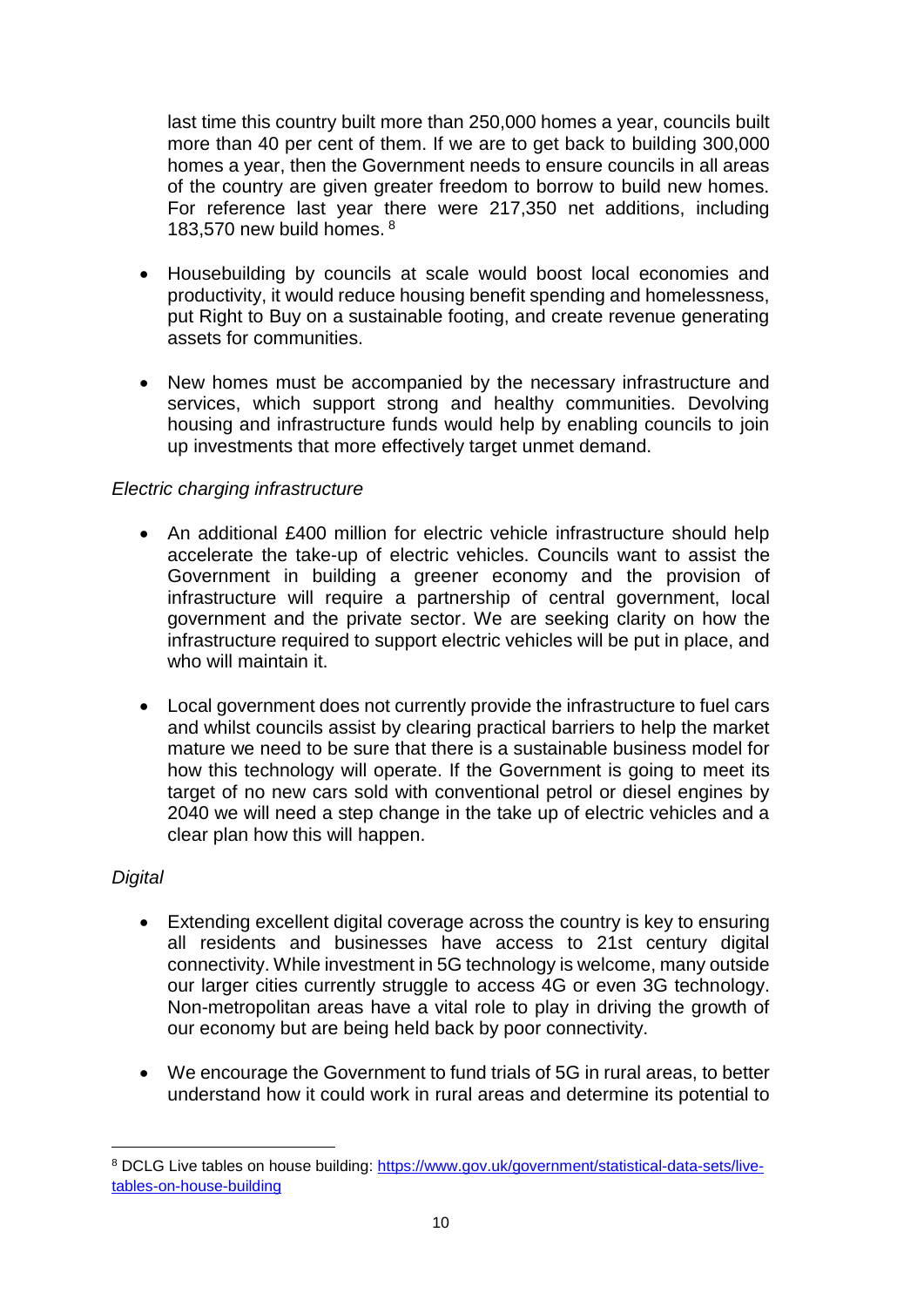improve broadband and mobile coverage to the benefit of residents, businesses and crucial services like remote healthcare.

- Local government is committed to exploring with the mobile industry, regulators and central government how best to ensure residents across the country can benefit from public investment in new technology, wherever they live. Councils already actively facilitate the deployment of digital infrastructure working with LEPs and communities to find the best locations for new mobile infrastructure masts and many are proactively working with mobile operators to explore how coverage can be improved.
- In order for councils to have more meaningful discussions with mobile operators, the sector must be supported by the Government, with local funding to pilot new local models for facilitating the deployment of these networks, and support from Ofcom, with much more accurate local coverage reports that reflect consumer mobile experience on the ground.
- The provision of full fibre connectivity across the country will be a vital to ensure residents have access to fast and reliable connectivity. We are pleased local areas will be able to access funding to help catalyse the market to extend coverage. For those residents who won't be reached by full fibre connectivity for some time, the LGA has called for the Government to be more ambitious on the proposed speeds and scope of the Broadband Universal Service Obligation. A proposal that only aims to provide a guaranteed minimum download speed of 10Mbps to those it reaches and leaves approximately 60,000 premises unserved cannot be the limit of the Government's ambition.

## **Business Environment**

In order for the UK to be the best place to start and grow a business the Industrial Strategy White Paper sets out the Government's plans to:

- Launch and roll-out Sector Deals partnerships between the Government and industry aiming to increase sector productivity. The first Sector Deals are in life sciences, construction, artificial intelligence and the automotive sector.
- Drive over £20 billion of investment in innovative and high potential businesses, including through establishing a new £2.5 billion Investment Fund, incubated in the British Business Bank.
- A review of what actions could be most effective in improving productivity of SMEs, including how to address the 'long tail' of less productive businesses.
- Support businesses to access international markets, driving up exports by: working with business to undertake a review of export strategy, reporting in spring 2018. The review, as well as the GREAT Britain campaign, will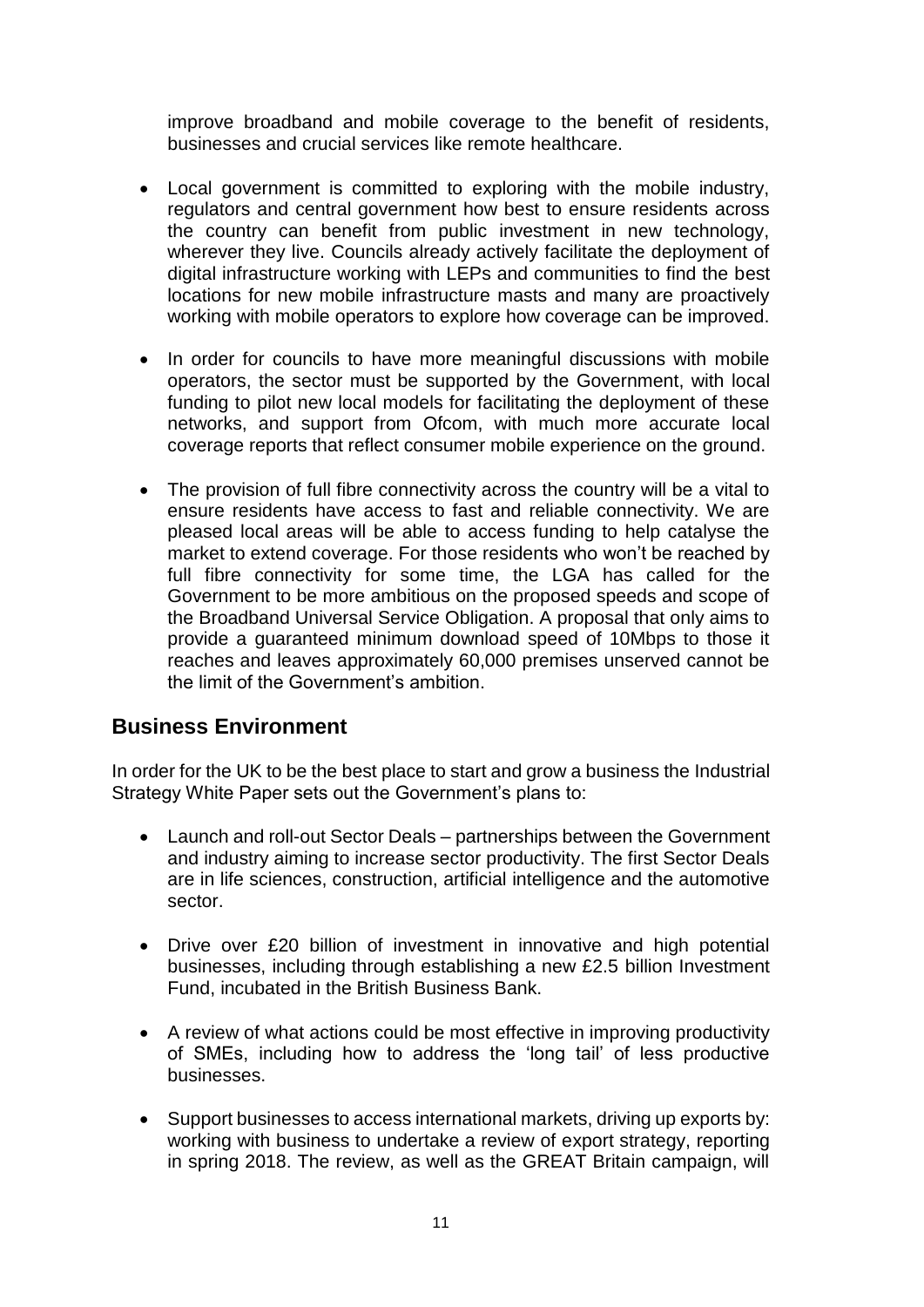ensure the Government has the right financial, practical and promotional support in place for new and existing exporters to sell overseas.

 Establish a network of nine UK Trade Commissioners, each developing a regional trade plan covering export, promotion, investment and trade policy.

### **LGA view:**

- The White Paper announces several sector deals between the Government and industry to tackle sector specific issues and create opportunities to boost productivity, employment, innovation and skills. Councils and LEPs throughout the country are already engaged in supporting specific industries that are of strategic importance to their areas. It will be important therefore that sector deals build on existing engagement, relationships and support.
- The LGA's recent [People, Culture, Place](https://www.local.gov.uk/people-culture-place-role-culture-placemaking) publication (with the Chief Cultural & Leisure Officers Association) set out the important role of culture in place-making, $9$  so it is positive that the industrial strategy recognises that investment in culture, sport and heritage can contribute to good economic and social outcomes. We hope that the industrial strategy will deliver on its ambitions to create attractive places where people want to live and businesses to operate, complementing the existing work of councils and enabling them to go further, and faster.
- In particular, the White Paper provides more detail on the Cultural Development Fund announced in the Budget on 22 November, which will provide investment to culture and the creative industries with the aim of boosting regeneration and local growth. The LGA called for this fund to be aligned with the industrial strategy and is pleased that Government has listened to this call from us and partners. However, while the fund is helpful, further funding is needed to make a genuine difference in creating culture-led, place-based development in communities.
- Although the Government has not yet responded to the tourism industry's bid for a sector deal, there is a clear recognition of the sector's contribution (£126.9 billion) to a thriving economy and ability to project soft-power in the industrial strategy. The tourism sector and visitor economy is a growing industry and is a success story of which we can be proud.
- It is also a sector that will need to respond to particular aspects of the consequences of leaving the EU, and we believe that it is right the sector is given the support and attention offered by a sector deal.
- Councils have recognised the value of tourism and make a vital contribution towards supporting the visitor economy – both domestic and international. This includes spending £70 million per year on business

<sup>9</sup> https://www.local.gov.uk/people-culture-place-role-culture-placemaking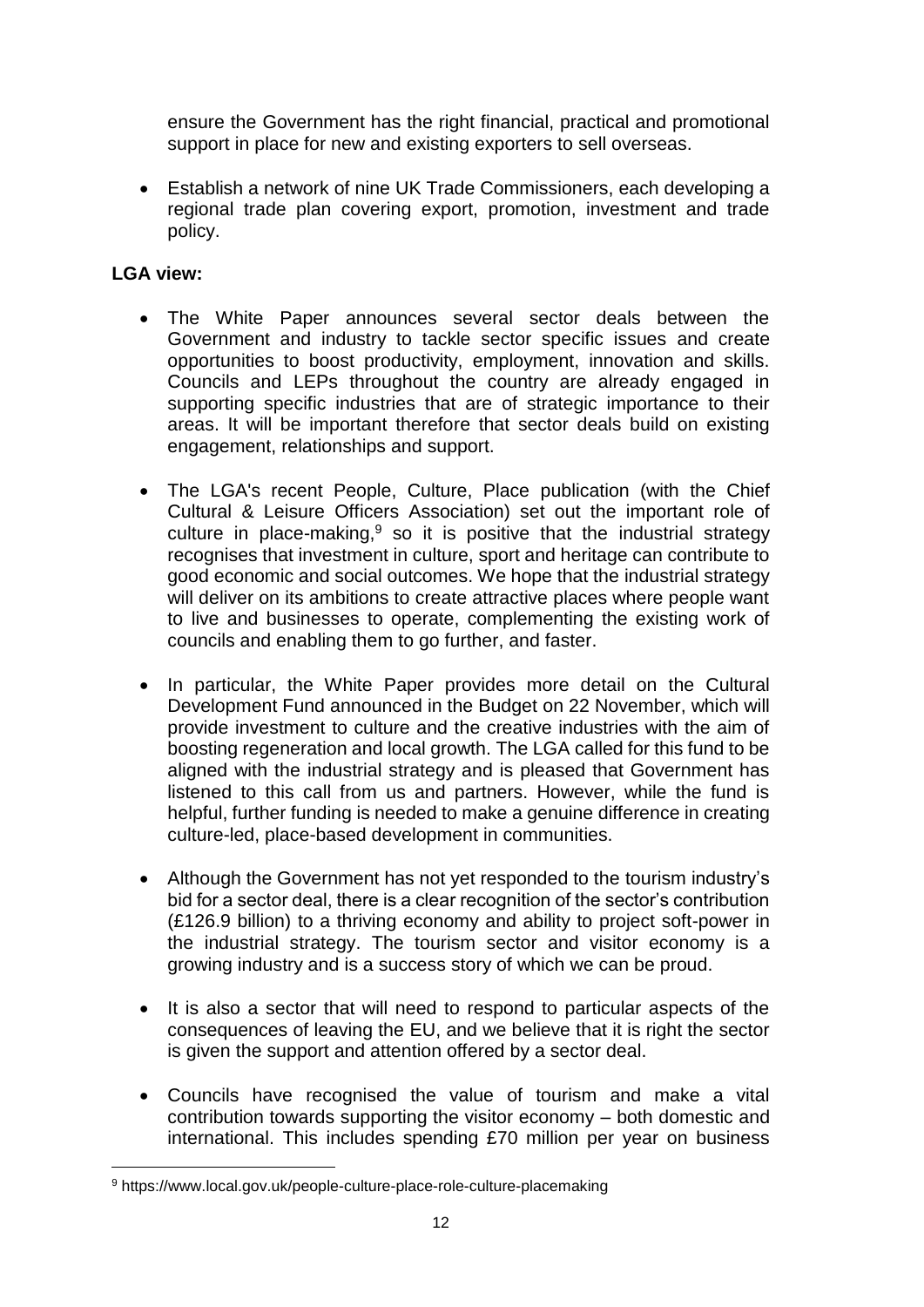support, visitor information and destination marketing, and £2.6 billion every year on culture, heritage and supporting major cultural, conference and sporting events.<sup>10</sup> We encourage the Government to look carefully at the bid and are ready to work with the Government and industry to realise its potential.

• The LGA welcomes the Government's review of the UK's export strategy as an opportunity to do things differently. Whilst there are positive relationships between national and local agencies providing export support to business, there is still a need to further refine the offer and create flexibility in the system to tailor more to local needs. A new approach must better utilise the expertise of local authorities and further embed stronger place-based approaches to trade and investment that integrate support at a local level.

### **Places**

-

In order to have prosperous communities throughout the UK the Industrial Strategy White Paper sets out the Government's plans to:

- Work in partnership with places to develop local industrial strategies, which will be developed locally and agreed with the Government. These strategies will help identify priorities to improve skills, increase innovation and enhance infrastructure and business growth. They will guide the use of local funding streams and any spending from national schemes.
- Agree the first local industrial strategies by March 2019 places in England with a Mayoral Combined Authority will have a single strategy led by the mayor and supported by LEPs. For parts of the country without a mayor, the development of the strategy will be led by the LEP.
- Make available to Mayoral Combined Authorities a £12 million fund for 2018/19 and 2019/20 to boost the new mayors' capacity and resources.
- Confirm a second devolution deal with the West Midlands Combined Authority, announce that Greater Manchester will work in partnership with the Government to develop a Local Industrial Strategy and that the Government has agreed a 'minded to' devolution deal with the North of Tyne authorities, subject to the consent of local partners.
- Establish a biannual Council of Local Enterprise Partnership Chairs chaired by the Prime Minister to inform national policy decisions.
- Review the roles and responsibilities of LEPs and bring forward reforms to leadership, governance, accountability, financial reporting and geographic boundaries.

<sup>10</sup> Department for Communities and Local Government statistics, February 2016, www.gov.uk/government/statisticaldata-sets/local-authority-revenue-expenditureandfinancingengland-2014-to-2015-individual-local-authority-data-outturn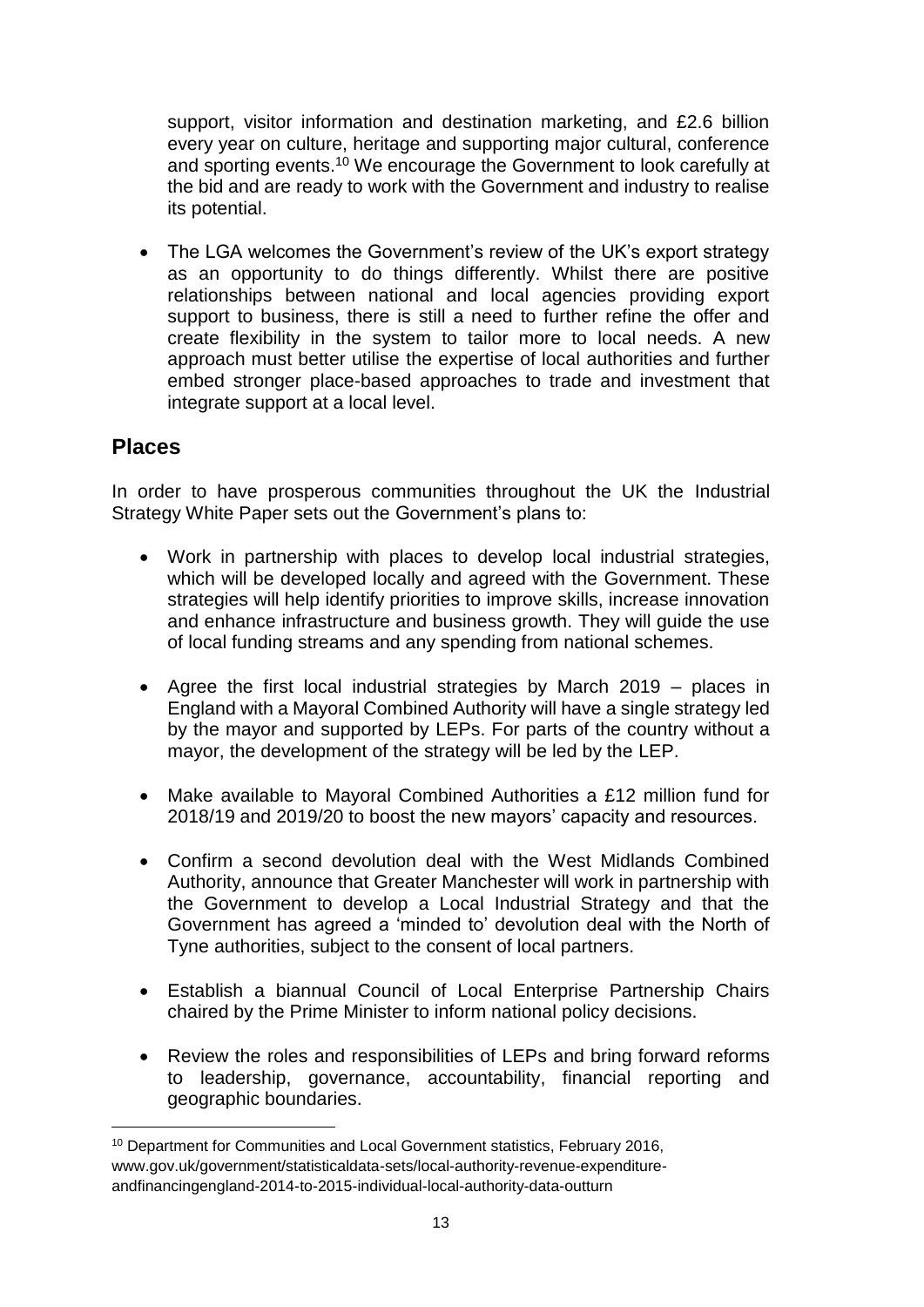- Work with LEPs to set out a more clearly defined set of objectives and activities in early 2018.
- Agree and implement appropriate structures for holding LEPs to account.
- Work with LEPs to review overlapping geographies and ensure people are clear as to who is responsible for driving growth in their area.
- Make additional financial resources available to LEPs that demonstrate ambitious levels of reform following the review.
- Consider agreeing approaches with towns on how the Government, local councils, LEPs and businesses can work together to deliver growth in that area.
- Ensure that local areas continue to receive flexible funding for their local needs.
- Following the UK's departure from the EU, launch the UK Shared Prosperity Fund, consulting on the precise design and priorities for the fund next year.

#### **LGA view:**

#### *Local leadership*

- The White Paper's recognition of the crucial role of place is encouraging. If we are to have a successful modern and globally competitive economy, which enables everyone to succeed, it is essential that the industrial strategy recognises the strengths and opportunities that each area brings and the vital contribution of local government.
- We welcome the strong focus on place as one of the five foundations of productivity and the building block of local industrial strategies. We are committed to working with business, LEPs and partners to develop ambitious strategies, many of which will need devolved powers and budgets in order to deliver benefits to local communities.
- Local industrial strategies provide a fresh opportunity for the Government, business leaders, universities and local councils to forge new, powerful relationships with each other, for the benefit of local residents, as well as underlining the need for new devolution deals across the country.
- The announcement of the first new devolution deals in nearly two vears is encouraging and will benefit those living in the North of Tyne region and the West Midlands. Many more such deals are required to allay the growing sense of stalled progress and missed opportunities across much of the country.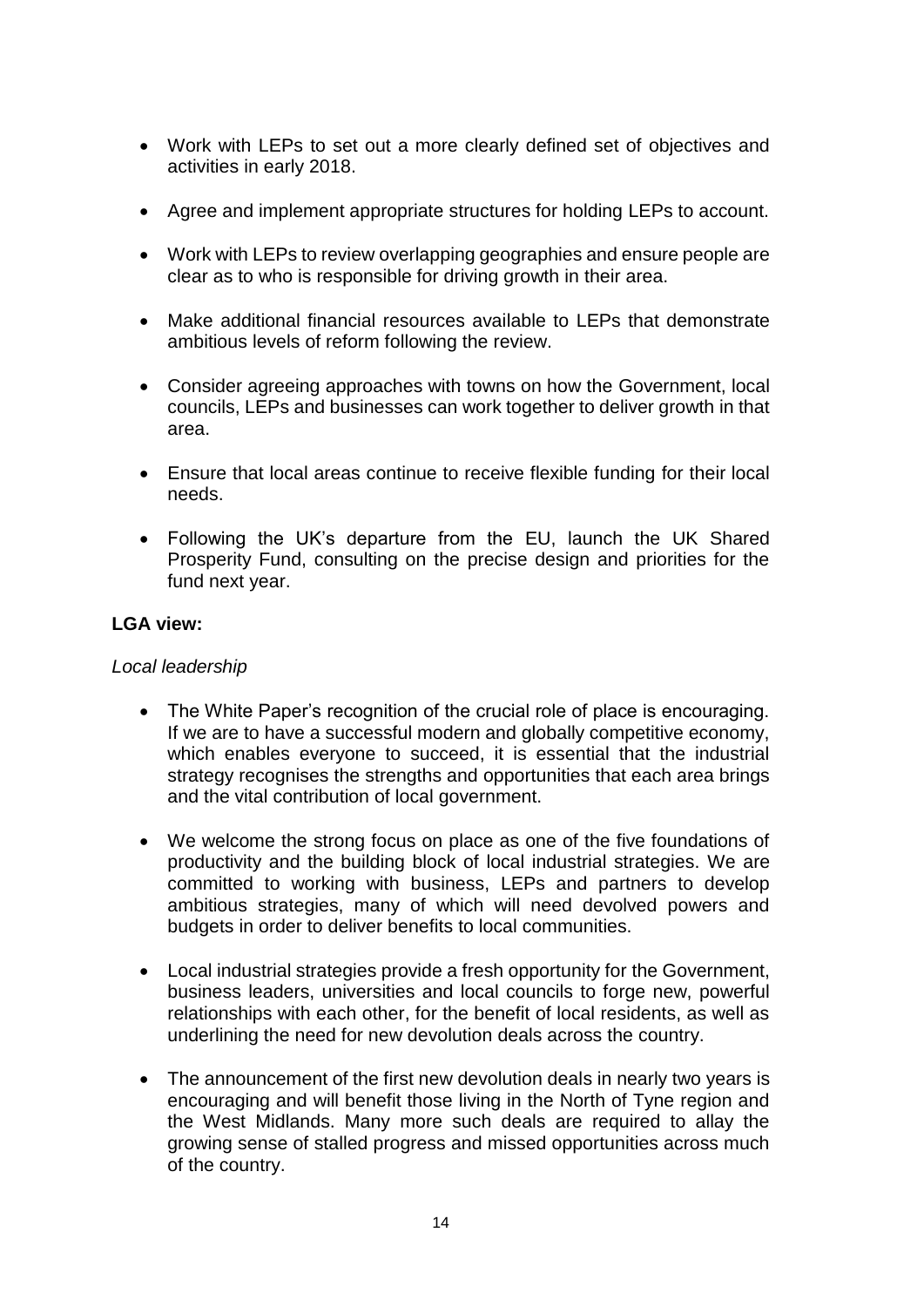- The longer it takes to secure new devolution deals, the longer communities will have to wait to benefit from the opportunities currently available to areas where devolution has taken place. These include having greater powers and funding to improve local transport, housing, health and social care and to equip local people with the skills they need to secure employment and prosper.
- For those areas without deals there is now the risk that these areas will be left behind, with councils unable to play an adequate leadership role in the development and delivery of their local industrial strategy. This is now a significant challenge that risks undermining the Government's ambition to bring prosperity and productivity to all parts of the country.
- The Government needs to engage in an honest and open debate about the best form of governance able to foster thriving local economies across the country, including non-metropolitan areas, to ensure that opportunities for inclusive growth are not lost. This would be aided by providing further detail on the proposal for a common devolution framework as soon as possible.
- Across the country, council leaders are committed to working with business leaders to boost productivity and growth. The White Paper's proposal to take a differential approach to the leadership of local industrial strategies with metro mayors taking centre stage in Mayoral Combined Authority areas and leadership provided by local enterprise partnerships in the rest of the country  $-$  places a renewed emphasis on the potential economic consequences of such a focus.
- Local industrial strategies need the leadership of local government. They will fail without it. For areas outside of Mayoral Combined Authorities, councils need to feel confident that their contribution is recognised. Without that, local industrial strategies will not work.
- Driving inclusive growth and the push towards productivity requires a combination of factors: funding at a local level to support targeted investment, the buy-in of Whitehall departments so interventions at the national level share a common goal; and, crucially the ability to ensure policy interventions in areas such as skills and employment support are focused on meeting local needs.
- The review of LEPs is an important opportunity to secure an even stronger partnership between business and public sector leaders. The Government has recognised the potential for reform and as key partners in the drive for inclusive growth, councils keen to play an active role in this process. LEPs are local partnerships and growth strategies will rely on the strength and quality of local leadership. They will fail without the involvement of councils.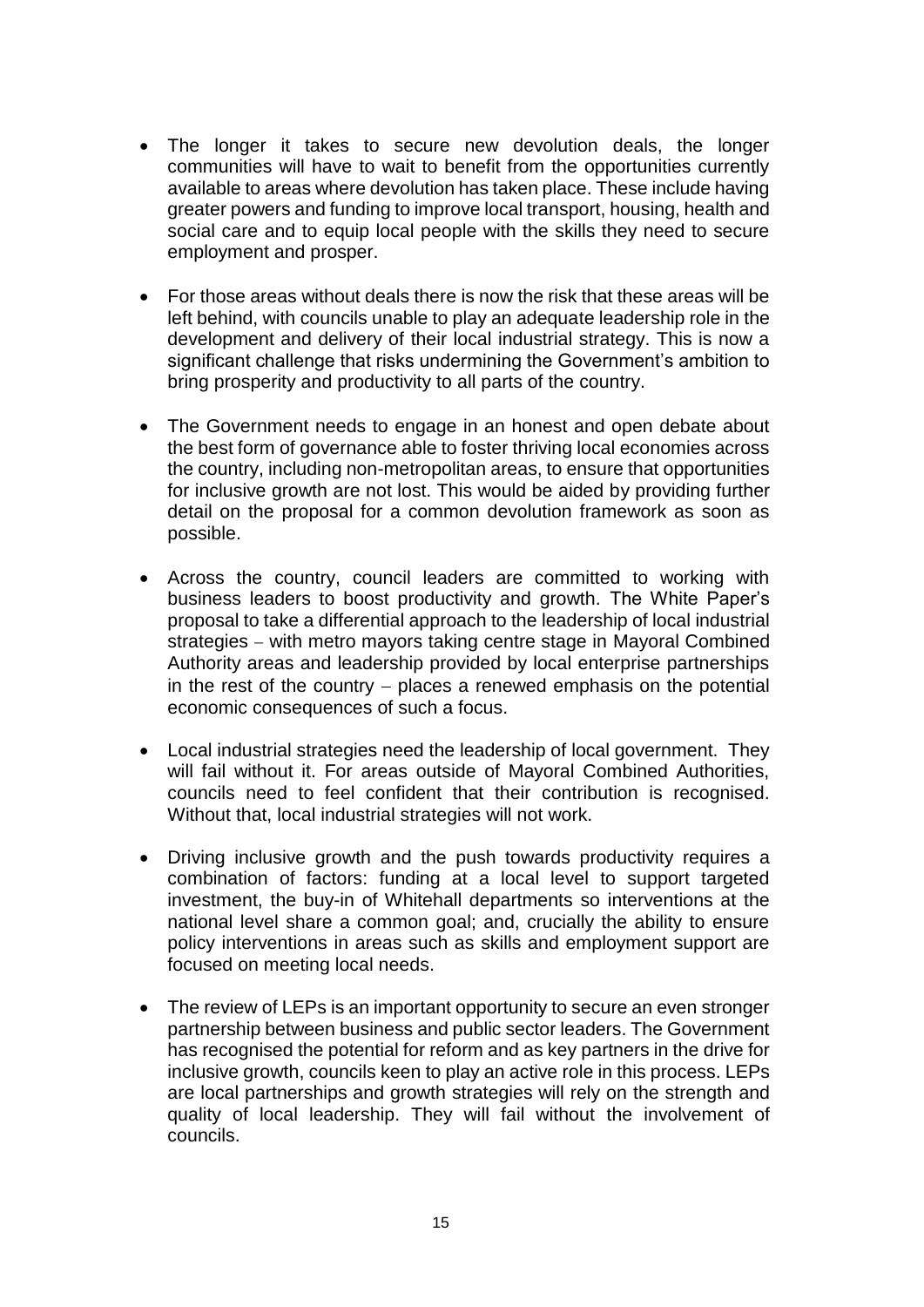- Critically, the review must serve to support inclusive growth in all places. It is essential that councils from both metropolitan and non-metropolitan areas play a full part in the review and explicit consideration be given to ensuring the ambitions of local leaders for prosperity and productivity outside the Mayoral Combined Authorities can be supported both financially and through access to the powers over transport, skills and housing, that all places need to thrive.
- The proposal to establish a biannual Council of Local Enterprise Partnership Chairs is a recognisable attempt to bring the experience of business into the development of economic development strategy. This approach needs the local economic expertise, relationships and intelligence of councils.
- Additional funding to support the capacity of all the newly elected combined authority mayors is encouraging and will strengthen their ability to develop innovative approaches to inclusive growth and improved public services in their areas.

#### *The Right Economic Geography*

- The prospect of new town deals has the potential to reverse the impression that the process of devolution has stalled. Local leaders are ambitious for their communities and want to make the most of local opportunities, but must have the buy-in of central government for plans to succeed.
- Councils are uniquely placed in understanding the needs of their communities and local economies. Therefore, councils and local areas need public funding and investment to be flexible, with minimum central government prescription and rules, and with maximum certainty. LGA research shows that more than £23 billion of public money is spent on growth, regeneration and skills which is spread across 70 different national funding streams and managed by 22 government departments and agencies. Too much central government funding remains subject to competition.<sup>11</sup>
- This creates uncertainty, confusion, wastes public money and creates unnecessary delays in getting projects off the ground. It also inhibits councils' efforts to lever in private sector investment. The Government needs to consolidate and devolve funding and responsibility to local areas to enable councils and businesses to work together to help create sustainable, cohesive and successful communities in all parts of the country.

<sup>&</sup>lt;sup>11</sup> The LGA commissioned independent research that identified a proliferation of numerous nonplace based funding streams, managed by different Whitehall departments and agencies, many of which are subject to competitive process, create greater uncertainty, wasted bureaucracy and poor value-for-money (LGA / Shared Intelligence, 2014), (LGA / Shared Intelligence, 2016)